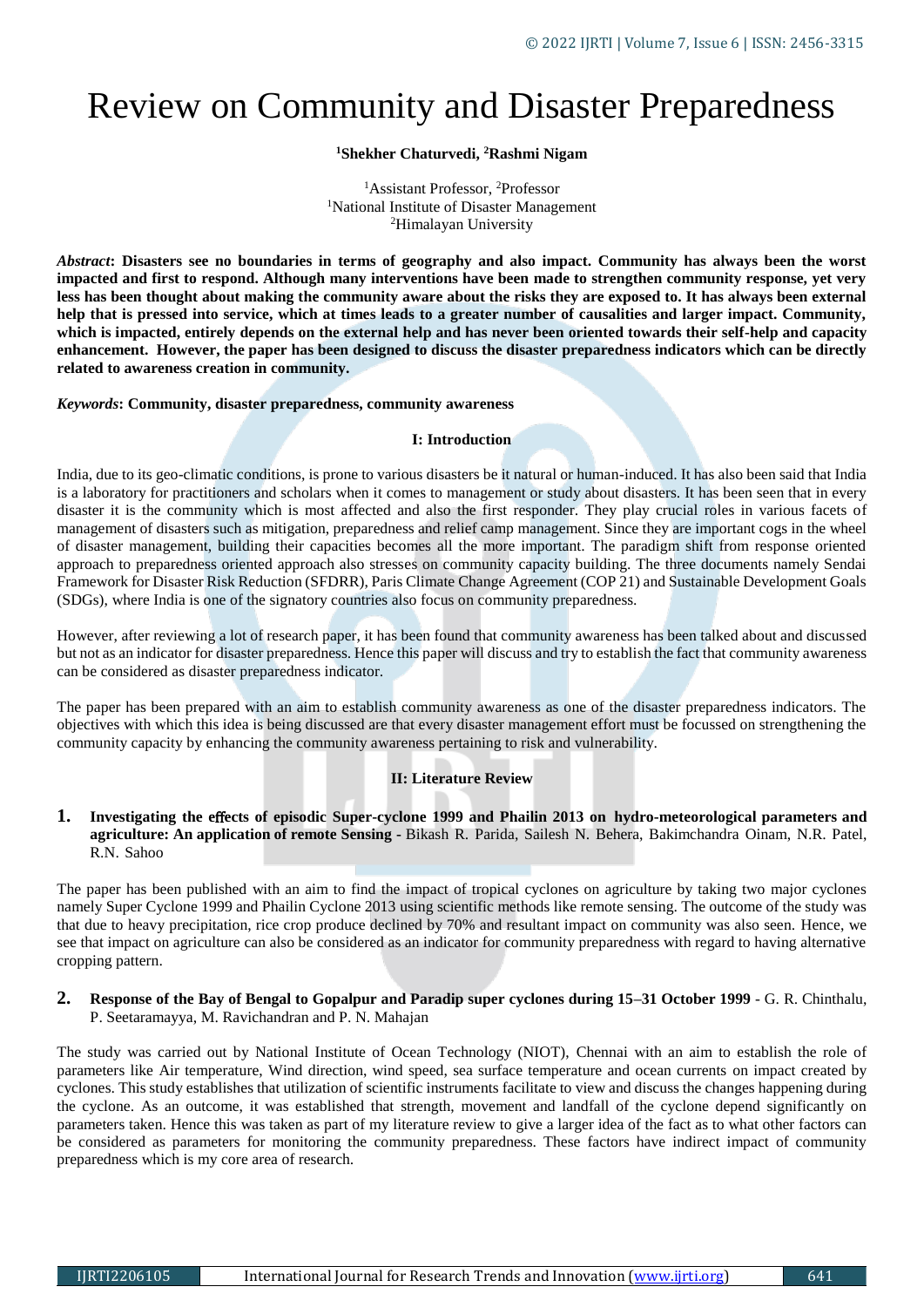## **3. Validating Indicators of Disaster Recovery with Qualitative Research** - Caroline Dwyer, Jennifer Horney

The full process of disaster management completes only when a holistic recovery process is adopted and implemented. However, there has been always a gap in monitoring the community holistic recovery process due to lack of proper indicators to measure it. The study has been carried out to develop indicators to monitor the recovery process with community in view. Authors have undertaken various methodologies to develop few of the community indicators. The major outcomes of the study were that the indicators must be flexible enough to cater to pre and post disaster needs of the community and also be a self-assessment tool rather than a comparison tool. The major challenge in this study was to collect and collate the data from the affected community and matching it with the government available data.

#### **4. Disaster Preparedness Indicators: an application in the state of Paraná, Brazil** - Eduardo Gomes Pinheiro, Carlos Mello Garcias, Larissa Ferentz, Murilo Noli da Fonseca

The study was carried out with an aim to evaluate the preparedness of urban governance viz a viz community. The document includes methodology for the development of indicators that allow public officers to monitor risk and disaster management in communities, minimizing the negative impacts suffered by the local population. The outcome of this document was that it addressed the need to study how municipal managers deal with preparation for extreme events, which have an increasing trend in their cities.

## **5. A System of Indicators for Disaster Risk Management in the Americas** - Omar D. Cardona

The document discusses about micro level planning which is necessary for decision making in management of disasters however, it focusses mainly on extreme weather events. As the needs of stakeholders at all levels is different, the indicators being developed must also cater to this. The study designed four indices namely disaster deficit index to evaluate financial implications, local disaster index to evaluate management at local level, vulnerability index to evaluate exposure to disasters and risk management index to evaluate the overall risk.

#### **6. Disaster Preparedness Index: A Valid and Reliable Tool to Comprehend Disaster Preparedness in India** - V. R. Rohith; S. Kolathayar; K. Priyatham; V. Karan Kumar; and S. Nikil

Preparedness for disasters help in reducing the loss of life in a big way, which has been reiterated in almost every UN report. Thus, evaluation parameter for measuring preparedness for the country becomes necessary so that ultimate impact of disasters is reduced to minimal. This paper presents the development of one such tool that measures preparedness of individuals towards any natural disaster on the basis of four factors. It included a 14-item scale for disaster preparedness index (DPI) for individuals along with demographics for interpretative studies. The 14-item scale included necessary measures that were considered necessary for an individual to safeguard life and property not only during a major natural disaster but also to secure the life of the individual after the disasters.

## **7. Fostering disaster preparedness school** - A M Ikramullah, E Maryani, I Setiawan

The author has carried out the study as an effort to build disaster preparedness in his own country Indonesia, which is one of the major disaster-prone countries in the world. School, we all know, is one of the important stakeholders as it is the nurturing ground for future generations and also is being used as relief centres during disasters. Hence strengthening disaster preparedness in schools is the need of the hour. This study aims to find out the implementation of disaster preparedness at school's communities. The method used was a survey of twelve schools in Banda Aceh City, with respondents consisting of education personnel, teachers, and students. The results showed that disaster management related simulation exercises or workshops/ seminars were conducted in designated schools in less number, however due to other factors like government support and school commitment the preparedness level may be termed as high.

#### **8. A Great Escape from the Bay of Bengal "Super Sapphire–Phailin" Tropical Cyclone: A Case of Improved Weather Forecast and Societal Response for Disaster Mitigation** - [U. C. Mohanty](https://journals.ametsoc.org/author/Mohanty%2C+U+C)*,* [Krishna K. Osuri](https://journals.ametsoc.org/author/Osuri%2C+Krishna+K)*,* [Vijay Tallapragada](https://journals.ametsoc.org/author/Tallapragada%2C+Vijay)*,* [Frank D.](https://journals.ametsoc.org/author/Marks%2C+Frank+D)  [Marks](https://journals.ametsoc.org/author/Marks%2C+Frank+D)*,* [Sujata Pattanayak](https://journals.ametsoc.org/author/Pattanayak%2C+Sujata)*,* [M. Mohapatra](https://journals.ametsoc.org/author/Mohapatra%2C+M)*,* [L. S. Rathore](https://journals.ametsoc.org/author/Rathore%2C+L+S)*,* [S. G. Gopalakrishnan](https://journals.ametsoc.org/author/Gopalakrishnan%2C+S+G)*,* and [Dev Niyogi](https://journals.ametsoc.org/author/Niyogi%2C+Dev)

"Phailin (2013)" was the strongest cyclone that hit the Odisha state since the super cyclone of 1999 but still casualties were in less number. This happened due to a better and timely early warning and its dissemination amongst the stakeholders. This timely warning resulted in timely evacuation of a record 1 million people across 18 000 villages in both the Odisha and Andhra Pradesh states to coastal shelters. Thus, the property damage and death toll were minimized through the proactive involvement of three-tier disaster management agencies at central, state, and district levels. Review of this article gives a clear-cut point that timely and effective whether forecast and its dissemination leads to minimized destruction. Hence this can be one of the indicators of preparedness.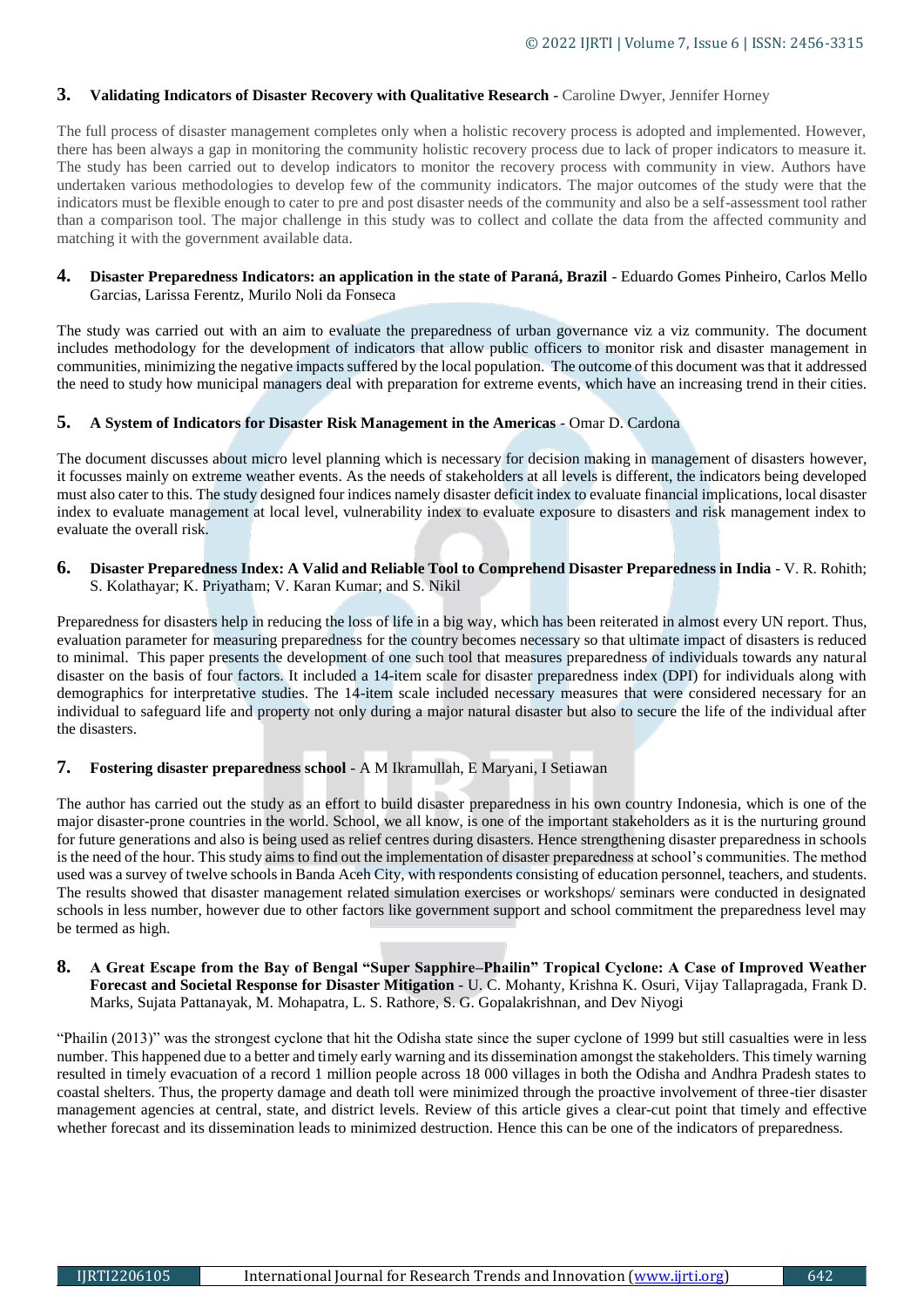## **9. Evaluation and Analysis of Hospital Disaster Preparedness in Jeddah** - Nidaa A. Bajow, Shahnaz M. Alkhalil

Disaster risk of Jeddah, the study area, can be attributed to its geographical location, climate variability, topography, etc. Methodology adopted for this study was questionnaire-based survey by dividing the study area. Impact of disaster on health infrastructure and system as a whole, results in huge economic losses, hinderance in developmental activities, loss of life and in turn strength and confidence of the nation is impacted. Thus, a focussed approach for Hospital disaster preparedness is a must. Network of rural and urban health infrastructure is necessary to boost health system. The finding of the study shows that hospitals included in this study have tools and indicators in hospital preparedness however there is lack of training and management during disaster. Hence, it is necessary for hospitals to understand that most of hospital disaster preparedness is built in the hospital system itself.

**10. Social vulnerability indicators in disasters: Findings from a systematic review** - Farin Fatemia, Ali Ardalana, Benigno Aguirrec, Nabiollah Mansourid, Iraj Mohammadfame

Social factors are one of the most important causes of vulnerability of exposed communities to disasters. Keeping this in view, this paper aims to review the social vulnerability indices and their validity in disasters within the period 1985–2015 and to develop a suitable classification to make sense of social vulnerability indices in the Iranian context. After reviewing various documents, initially, it found 32 indicators and 150 variables, but it was possible to subsume them into a few valid social vulnerability indicators, which were gender, public health condition, public infrastructures and migration. They are the five top categories of social vulnerability that are most useful in the Iranian context.

#### **11. A Review on Management of Cyclone Phailin: Early Warning and Timely Action Saved Lives** - Gourikumari Padhy, Rabi Narayan Padhy, Sangeeta Das, Abhisek Mishra

In October 2013 Phailin Super Cyclone hit Odisha affecting more than 13.2 million people, and causing enormous damage. There was massive destruction of power supply, communication and transportation system. The estimated total damage to houses, crops and public properties was 14373.47 crore. However, early warning alerts, disseminated four days before landfall of Phailin, had administration prepared for the evacuation and relocation of approximately 1.2 million people, resulting in the largest evacuation operation in India in 23 years. Early warning using multiple channels of communication and timely action saved lives during Phailin. Government cooperation, preparedness at the community level, and lessons learnt from Odisha Super Cyclone 1999 contributed to the successful evacuation operation, effective preparation activities and impact mitigation. This event exhibits the importance, benefits and effectiveness of the use of early warning for a massive disaster.

## **12. Assessment on Historical Cyclone Tracks in the Bay of Bengal, East Coast of India** - Bishnupriya Sahoo and Prasad K. Bhaskaran

The Bay of Bengal basin in the North Indian Ocean reports the highest number of tropical cyclones in India. Semi-enclosed nature of this basin in conjunction with its funnel shape steers the cyclone pathway striking the land. Hence, there is a need to understand the risk factors attributed from extreme winds, storm surge, and associated coastal inundation. This study aims to develop the most probable cyclone track for each state located along the east coast of India. This study also deals with aspects on frequency and cyclogenesis locations in the Bay of Bengal based on analysis from historical data. In addition, this study also evaluates the energy metrics such as Power Dissipation Index (PDI), and Accumulated Cyclone Energy (ACE) for tropical cyclones that occurred during past four decades in the Bay of Bengal. This also reveals that Impact assessment in terms of frequency and track of cyclone can also be treated as indices leading to preparedness.

**13. Improving National Intelligence for Public Health Preparedness: a methodological approach to finding local multisector indicators for health security** - Ngozi A Erondu, Afifah Rahman-Shepherd, Mishal S Khan, Ebba Abate, Emmanuel Agogo, Evelien Belfroid, Osman Dar, Angela Fehr, Lara Hollmann, Chikwe Ihekweazu, Aamer Ikram, Bjorn Gunnar Iversen, Alemnesh H Mirkuzie, Tayyab Razi Rathore, Neil Squires, Ebere Okereke

Gaps in public health strategy and ability of countries to cope with health related emergencies have always been a matter of concern. The ongoing pandemic COVID-19 has once again highlighted this gap. The global frameworks that exist to strengthen core public health capacities lack coverage of several preparedness domains and do not provide mechanisms to interface with local intelligence. The study is a process which has been designed and piloted, in collaboration with three National Public Health Institutes (NPHIs) in Ethiopia, Nigeria and Pakistan, to identify potential preparedness indicators that exist in numerous frameworks and tools in varying local institutions. Following a desk-based systematic search and expert consultations, indicators were extracted from existing national and subnational health security-relevant frameworks and prioritised in a multi-stakeholder two-round Delphi process. As an outcome of the study it was derived that NPHIs play an increasingly central role in health security and must have access to data needed to identify and respond rapidly to public health threats. The document was reviewed to identify indicators in disaster preparedness for community as health is an integral part of community safety.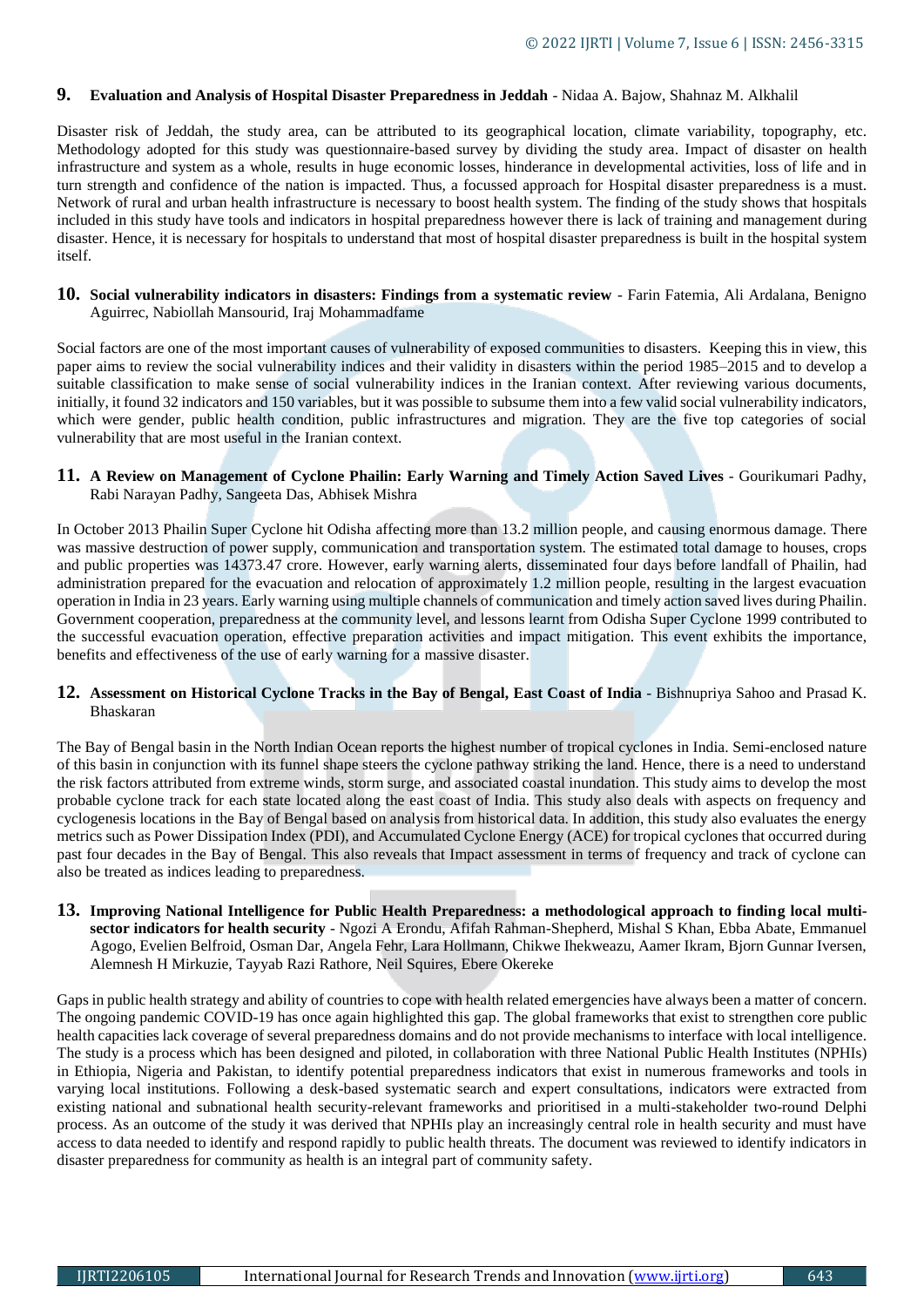## **14. Indicators for Disaster Risk Management: Disaster Risk Communication Tools from a Holistic Perspective** - Omar D. Cardona

The paper talks about importance of micro level planning when it comes to effective management of disasters. Communication redundancy at the time of emergencies has been mentioned in post disaster analysis everywhere. Lot of emphasis has been laid on strengthening of communication network. Utilization of networks available with various agencies has also been emphasized for effective communication during disasters. Communication has always been an important tool in decision making regarding getting intelligent information and analysing it for effective management. Hence it becomes important to include communications as a tool or indicator for better preparedness level of any area.

**15. Disaster risk reduction and the limits of truisms: Improving the knowledge and practice interface -** Daniel Nohrstedt, Charles F. Parker, Nina von Uexkull, Johanna Mård, Frederike Albrecht, Kristina Petrova, Lars Nyberg, Malin G¨oteman, Jacob Hileman, Gabriele Messori, Giuliano Di Baldassarre

The article, published in 2022, utilizes the SFDRR to identify and interrogate ten selected areas, related to forecasting, loss, conflict, migration, the local level issues, collaboration, social capital, prevention, policy change, and risk awareness, from across the social and natural sciences, that have been prevalent in shaping DRR research and practice. We all know that action towards strengthening disaster risk reduction (DRR) ideally builds from evidence-based policymaking to inform decisions and priorities. However, some of these practical guidelines conceal oversimplified or unsubstantiated claims and assumptions which, if not properly addressed, may jeopardize the long-term goal to reduce disaster risks. Author arrived at the conclusion that relationships between science and practice end with suggestions for developing the field through advances in conceptualization, measurement, and causal inference.

## **16. A systematic review of rapid needs assessments and their usefulness for disaster decision making: Methods, strengths and weaknesses and value for disaster relief policy -** M.W.G. Bosmans, C. Baliatsas, C.J. Yzermans, M.L.A. Dückers

Disaster and humanitarian aid authorities are expected to ensure a timely response to the needs of populations affected by disaster. However, they typically have to operate under challenging conditions, hindered by lack of time, capacity and other practical complications. Authors aim to provide a comprehensive overview of the methods, strengths and weaknesses and implementation factors of rapid needs assessments (RNAs) in a disaster context through this systematic review. A total of 45 assessments were included and categorized in different need categories. The review suggests that it is certainly possible to collect information on needs for disaster decision-making, however, its practical implementation depends on two conditions: the level of preparedness and the nature and dynamic circumstances of the incident.

## **17. Elements of standard operating procedures and flexibility issues in emergency management: A Japan-Taiwan comparison** - Takaaki Kato, Jieh-Jiuh Wang, Ning-Yu Tsai

The empirical study on published in January 2022, compared the emergency response SOPs prepared by municipalities in Japan and Taiwan. The study adopted a strategy to discuss the merits and problems of using SOPs for emergency response and obtained some unique results. During the study it was found that Japanese municipalities could autonomously decide their SOPs, while Taiwanese municipalities largely followed the SOP format within a nationally standardized emergency management system. It was evident from the study that defining standard operating procedures (SOPs) was a key tool for planning emergency responses. However, study revealed that defining standard operating procedures may also hamper the process of contingency response. Another outcome of this study was that lack of proper use of SOPs revealed the lack of effectiveness of response.

#### **18. Professionalization of community engagement in flood risk management: Insights from four European countries** - Kseniia Puzyreva, Zerline Henning, Renate Schelwald, Hannes Rassman, Emanuela Borgnino, Pieke de Beus, Sara Casartelli, Daniel Leon

Flood management has been dominated by scientific expertise, centralized decision-making and top-down professional management, however, the changes in probabilities of risk and its shapes has changed the focus of flood management from reactive approach to proactive approach bringing in mitigation and preparedness aspects for resilience. Community engagement is recognized as centre stage for such initiatives and thus their capacity building and change towards professional approach becomes very important. The paper on, examines the micro-level facets of professionalization of community engagement in Italy, Germany, England, and the Netherlands based on five-months fieldwork conducted in 2020 and discusses the ambivalent implications of professionalization for community engagement in flood risk management. The conclusion of the study establishes that professionalization largely contributes to better coordination of the activities of community group members, their alignment with risk management needs and priorities, and enhances sense of belonging in the professional field of flood risk management.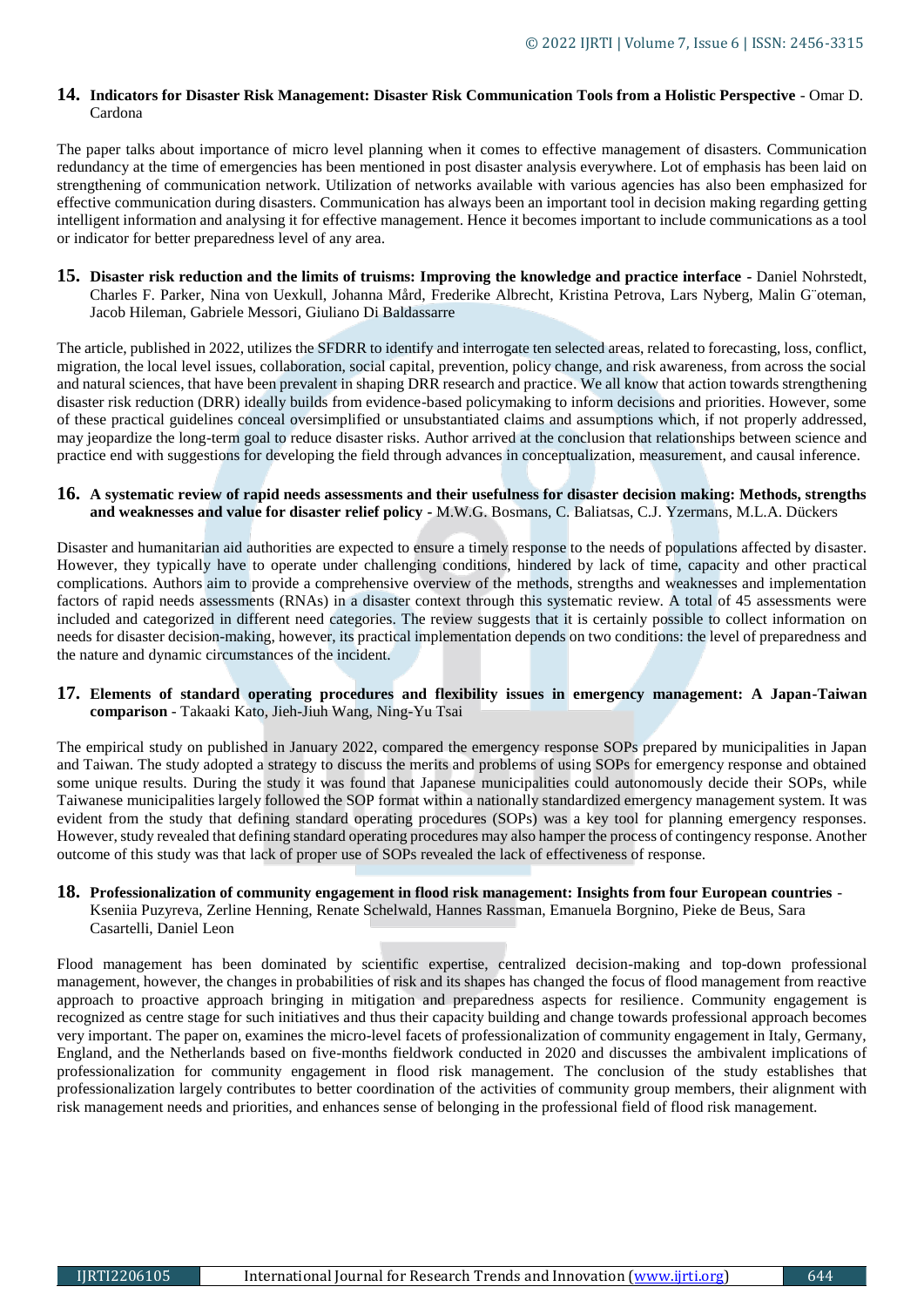**19. Key performance indicators of disaster preparedness: a case study of a tsunami disaster -** Reinny Patrisina, Faradissa Emetia, Nikorn Sirivongpaisal, Sakesun Suthummanon, Alfadhlani, and Dicky Fatrias

This study, having focus area as tsunami affected persons, aims at designing of key performance indicators to measure individual disaster preparedness. We all know that impact of disaster is not only on human life but also social bondages, infrastructure, culture and environment. If the risk has to be minimized the preparedness must be ensured at individual level also. Using the Delphi method, 14 indicators of three critical factors were identified. The preparedness level of an individual against a disaster had been plotted in 2-dimension matrix (awareness & attitude versus actions taken). The outcome of the study may be utilized by important stakeholders such as government agencies to design programmes to strengthen individual preparedness levels.

#### **20. Measuring the level of disaster preparedness in Auckland -** Ma Katrina Rañeses, Dr. Alice Chang-Richards, Jaime Richards, Jackie Bubb

Auckland is susceptible to natural hazards and need was being felt to strengthen the disaster preparedness and resilience. The need was further strengthened after the 2010 and 2011 earthquakes which shook the region. This research study, having stemmed out from a previous study of measuring the level of disaster preparedness in the CBD, intends to examine the validity and robustness of the measurement tool used with special reference of the communities in Auckland's suburban areas. The study revealed that the tool is robust, thus, may be used in other communities as well. The outcome of this study confirmed that the tool used for the previous study was robust. Further outcomes of the study were that around 23% of the participants were considered fully prepared while approximately 24%, 39%, and 15% of the respondents were found to be committed, aware, and unaware, respectively. Moreover, it was noted from this research that people interpreted that preparedness is more inclined towards awareness levels of the community.

## **21. Organising knowledge to prevent global health crises: a comparative analysis of pandemic preparedness indicators -** Alexander Kentikelenis, Leonard Seabrooke

The COVID-19 pandemic has laid the problems of organizational challenge and highly reliable coordination amongst institutionally diverse countries, bare. This article examines the construction of the three main cross-national indicators of pandemic preparedness: a database with self-reported data by governments, external evaluations organised by the WHO and a global ranking known as the Global Health Security Index. Each of these presents a different model of collecting evidence and organising knowledge: the collation of self-reports by national authorities; the coordination of evaluation by an epistemic community authorised by an intergovernmental organisation and on the basis of a strict template; and the cobbling together of different sources into a common indicator by a transnational multi-stakeholder initiative. We posit that these models represent different ways of creating knowledge to inform policy choices, and each has different forms of potential bias. In turn, this shapes how policymakers understand what is 'best practice' and appropriate policy in pandemic preparedness.

## **22. Measuring Individual Disaster Preparedness -** Kevin Kohler, Florian Roth, Benjamin Scharte

Disaster preparedness consists of the knowledge and capacities to effectively anticipate, respond to and recover from the impact of any natural or human induced hazards. Although the responsibility to manage the disasters always remains with administrative authorities, yet preparedness of impacted community cannot be ignored and also plays critical role for resilience. This study opens a gateway for the design of future disaster preparedness studies. Preparedness needs to be adapted to specific contexts, including the local frequency and severity of hazards, the individual vulnerability and exposure to hazards, as well as geographical features that affect the accessibility of critical resources. The report discusses a broad variety of indicators including an emergency supply kit, that can help to measure individual disaster preparedness. The report explores the data availability of these preparedness indicators for Switzerland. It highlights existing gaps in the preparedness literature with regards to empirical evidence for the composition and effectiveness of emergency supply kits, as well as the specific challenges of suburban contexts and suggests remedial actions for the same.

## **23. Indicators for disaster risk and risk management -** Omar Dario Cardona

The study focusses on developing indicators to mainstream disaster risk reduction into development policies as there has been evidence and experience which shows that there are considerable economic and social positives to be made by adopting a proactive approach to risk reduction. Author infers that in order to integrate disaster risk reduction into development policies and practices, risk must be documented with quantifiable and timely information in a manner that is easily understood by decision-makers who are not disaster experts. Author also concludes that this tool will be of use to government officials in sector ministries as well as local governments, and international development agencies.

## **24. Rule of Law and Natural Disasters in India -** Dr. Manika Kamthan**,**

In the paper, author tries to critically evaluate the upcoming idea of environmental rule of law and evaluate its evolution and application in the larger framework of Disaster Law in India. In India, Kerala witnessed the worst floods of all times in 2018. It left about 483 deaths, many injured & devastated and heavy economic loss. Author of this article mentions that the genesis of sustainable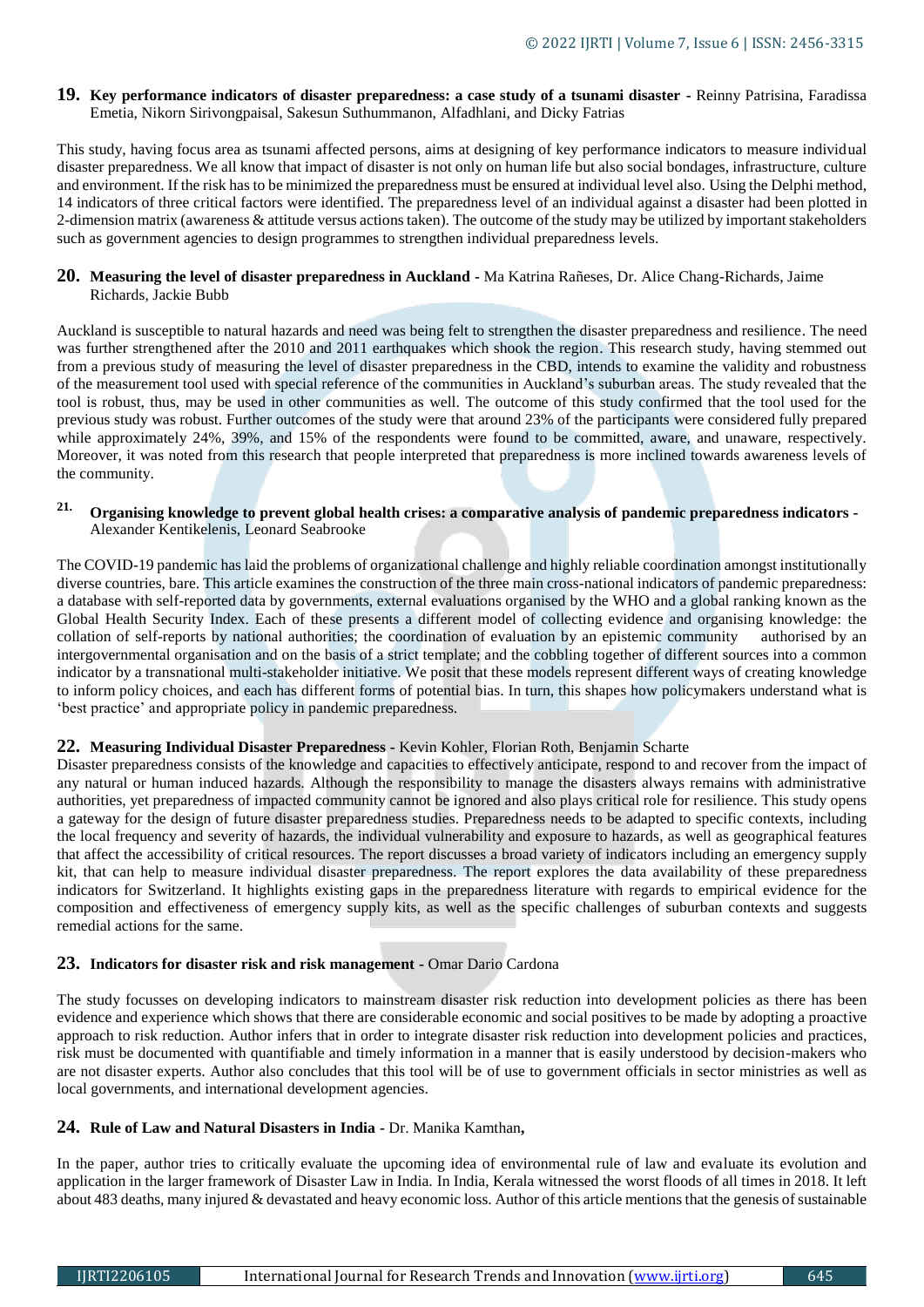development can be traced back to the principle of "rule of law", which is an indication of environmental governance. Environmental degradation violates rule of law because it exposes people to risk of natural disasters. The 13th SDG of "Climate Action" aims to help the vulnerable countries to adapt to climate change and how disaster risk measures can be integrated into the national strategies. In India various vulnerabilities like gender and poverty are aggravated in the wake of disasters. This calls for the integration of rule of law in disaster management. The violation of environmental laws has the potential to undermine sustainable development which hampers "rule of law".

#### **III: Consolidated Review**

Authors of this paper had reviewed papers related to the topic and found that although so much work has been carried out in this field but very little has been done to establish the fact that community awareness becomes an integral part of disaster preparedness of any area. The areas which have been discussed in the references talk about scientific know how such as air temperature, wind direction, wind speed etc. while few others discuss about holistic recovery process, urban governance, etc. Papers reviewed are mainly from foreign authors who have discussed the preparedness indicators which prevail in their own countries. During review we found that few papers also talk about community but have been specific while discussing preparedness.

One of the studies on Phailin Cyclone 2013 shows that despite the fact that cyclones which hit Odisha shores in 1999 and 2013 were of same intensity and almost impacted same areas, yet the death toll in 1999 super cyclone were much higher than that in 2013. This was made possible through timely and near accurate early warning and timely action by Authorities. Hence after reviewing this document it can be said that timely early warning and its dissemination to concerned is one of the disaster preparedness indicators.

#### **IV: Conclusions**

After reviewing these papers, authors are of the view that disaster prone communities require knowledge, real time and timely information, social engineering and self-assessment process for better preparedness. After reviewing research papers in the related field, the authors infer that although a lot of work has been done for community empowerment and capacity enhancement, yet very few are oriented towards community preparedness indicators. Further to it, very few Indian case studies are available to strengthen the idea of community preparedness indicators for disasters.

#### **References**

- 1. Remote Sensing Applications: Society & Environment; journal homepage: www.elsevier.com/locate/rsase
- 2. Current Science, Vol. 81, No. 3, 10 August 2001;
- 3. Valtellina 2007, 20 Anni Di Sviluppo E Protezione Del Territorio; Morbegno, Regione Lombardia, Italy; June 11-13, 2007
- 4. UNESCAP & WMO Typhoon Committee Technical Report · December 2012; DOI: 10.13140/RG.2.1.2988.3926; TC/TD-No 0005; © ESCAP/WMO Typhoon Committee, 2012 ISBN 978-99965-817-4-8
- 5. Validating Indicators of Disaster Recovery with Qualitative Research. Dwyer C, Horney J. PLOS Currents Disasters. 2014 Dec 16. Edition 1. doi: 10.1371/currents.dis.ec60859ff436919e096d51ef7d50736f. Source: PubMed;
- 6. https://www.researchgate.net/publication
- 7. Health, 2014, 6, 2668-2687; Published Online November 2014 in SciRes. http://www.scirp.org/journal/health; http://dx.doi.org/10.4236/health.2014.619306;
- 8. International Geography Seminar 2019 IOP Conf. Series: Earth and Environmental Science 683 (2021) 012070 doi:10.1088/1755-1315/683/1/012070 https://doi.org/10.1175/EI-D-14-0032. Published Online: 9 December 2015
- 9. Indian Journal of Forensic and Community Medicine, January March 2015;2(1):56-63
- 10. International Journal of Climatology; *Int. J. Climatol.* (2015); Published online in Wiley Online Library; (wileyonlinelibrary.com) DOI: 10.1002/joc.4331
- 11. International Journal of Disaster Risk Reduction 22 (2017) 219–227 journal homepage: www.elsevier.com/locate/ijdrr
- 12. Erondu NA, *et al*. *BMJ Global Health* 2021;6:e004227. doi:10.1136/bmjgh-2020-004227
- 13. Cidades, Comunidades e Territórios, Spring Special Issue (Apr/2021), pp. 105 119 ISSN: 2182-3030 ERC: 123787/2011;
- 14. A systematic review of rapid needs assessments and their usefulness for disaster decision making: Methods, strengths and weaknesses and value for disaster relief policy by M.W.G. Bosmans, C. Baliatsas, C.J. Yzermans, M.L.A. Dückers; International Journal for Disaster Risk Reduction
- 15. Disaster risk reduction and the limits of truisms: Improving the knowledge and practice interface Daniel Nohrstedt, Charles F. Parker, Nina von Uexkull, Johanna Mård, Frederike Albrecht, Kristina Petrova, Lars Nyberg, Malin G¨oteman, Jacob Hileman, Gabriele Messori, Giuliano Di Baldassarre
- 16. MATEC Web of Conferences 229, 01010 (2018), https://doi.org/10.1051/matecconf/201822901010 *ICDM 2018*
- 17. THINK INDIA (Quarterly Journal) ISSN: 0971-1260 Vol-22-Issue-3-July-September-2019
- 18. Summary report of Inter-American Development bank https://www.researchgate.net/publication/257343674 363.348 C774—dc22 ISBN: 978-958-44-0219-6
- 19. Risk to resilience report, Article · September 2020, DOI: 10.3929/ethz-b-000441285/ Research Gate
- 20. Elements of standard operating procedures and flexibility issues in emergency management: A Japan-Taiwan comparison- Takaaki Kato, Jieh-Jiuh Wang, Ning-Yu Tsai International Journal of Disaster Risk Reduction 2022 https://doi.org/10.1016/j.ijdrr.2022.102813. Published Online: January 2022